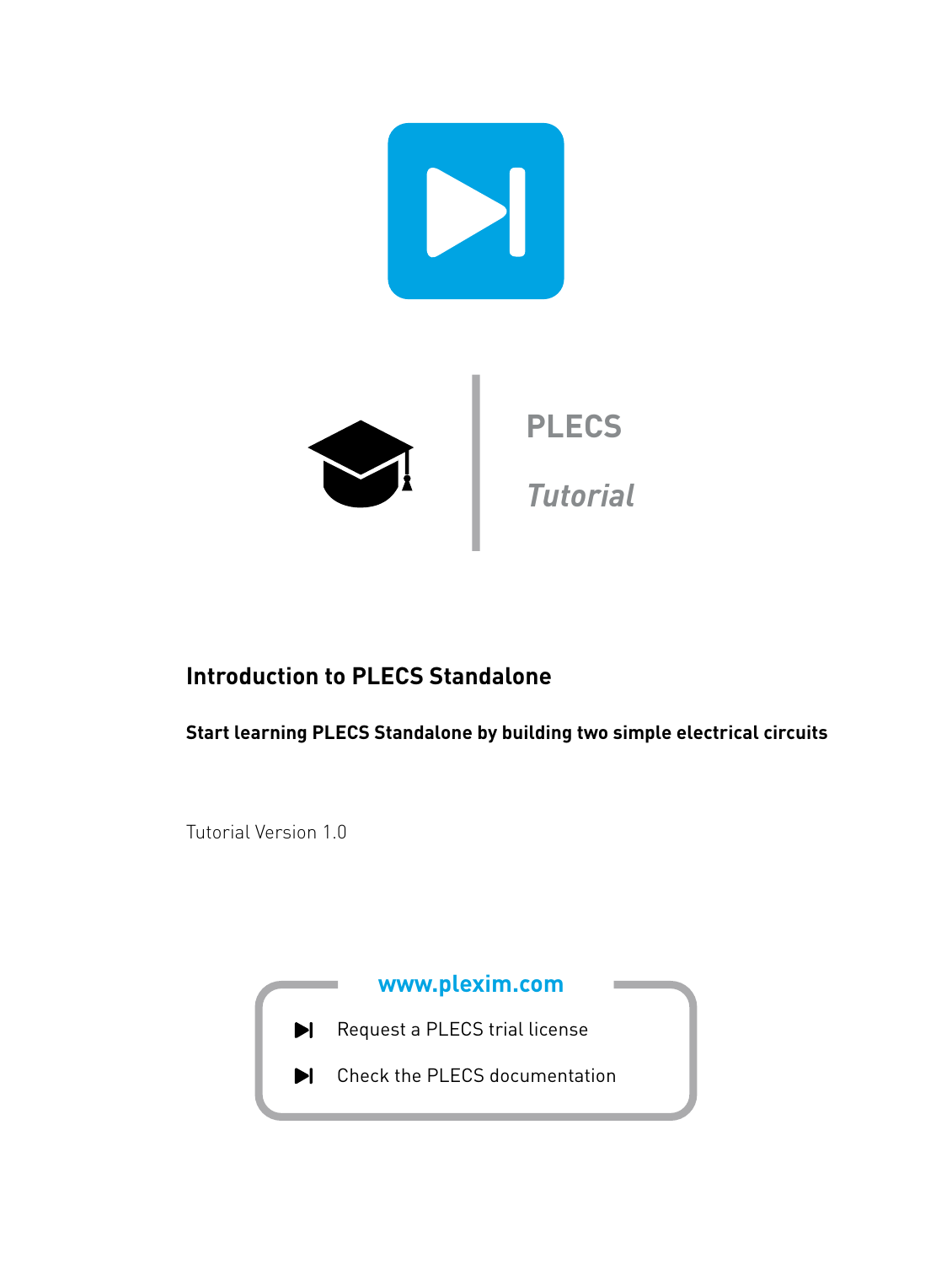# **1 Introduction**

The only way to become familiar with a new program is by using it. This tutorial has you model two example circuits step-by-step and in doing so demonstrates the basic features of PLECS.

In this exercise you will learn the following:

- How to build a simple model using components from the PLECS Library browser
- How to interconnect components on the PLECS schematic
- How to parametrize the components
- How to create a subsystem
- How to build a multi-domain model with controls
- How to use the Probe block

**Before you begin** Before you begin, ensure that you have installed PLECS Standalone and have the reference files that you can compare with your own models at each stage of the exercise.

# **2 Building a Simple Passive Network**

The first electrical system we are going to model is a simple RLC network, as shown in Fig. [1.](#page-1-0) A capacitor is charged by a DC voltage source via an RL-branch and its voltage is monitored with a voltmeter.

<span id="page-1-0"></span>

**Figure 1: Simple RLC network**



**Your Task:** Start PLECS. After the program loads the PLECS Library Browser is displayed. In order to enter the example circuits in PLECS we need to open a **New Model** from the **File** menu of the Library Browser.

The yellow schematic window that appears is the modeling interface. In the libraries you find various components from which you can create your circuits. You can browse through the available libraries and see which components are available. You may always pull up the Library Browser from the **Window** menu of the schematic window or pressing **Ctrl-L** (for Mac users, use **Cmd** instead of **Ctrl** for all shortcuts from here on).

# **Components**

The components required for building the circuit must be dragged and dropped into the model window from the Library Browser. If you want to duplicate an existing component already present in the model window, hold down the **Ctrl** key, drag and drop the component to a new location or use the right mouse button (of course you can also select the component and **Copy** and **Paste** as usual).

The electrical components that you need in order to build the RLC network can be found in the Electrical domain library, under the sub-libraries Sources, Meters and Passive Components. The Scope component is located in the System library. Instead of browsing for the components by clicking on the arrows next to the domain names or using the arrow keys on your keyboard once something is selected, you can also search for them by typing the first letters of the component you need in the search bar. For example, typing sc displays the scope or typing res displays all the available resistors etc.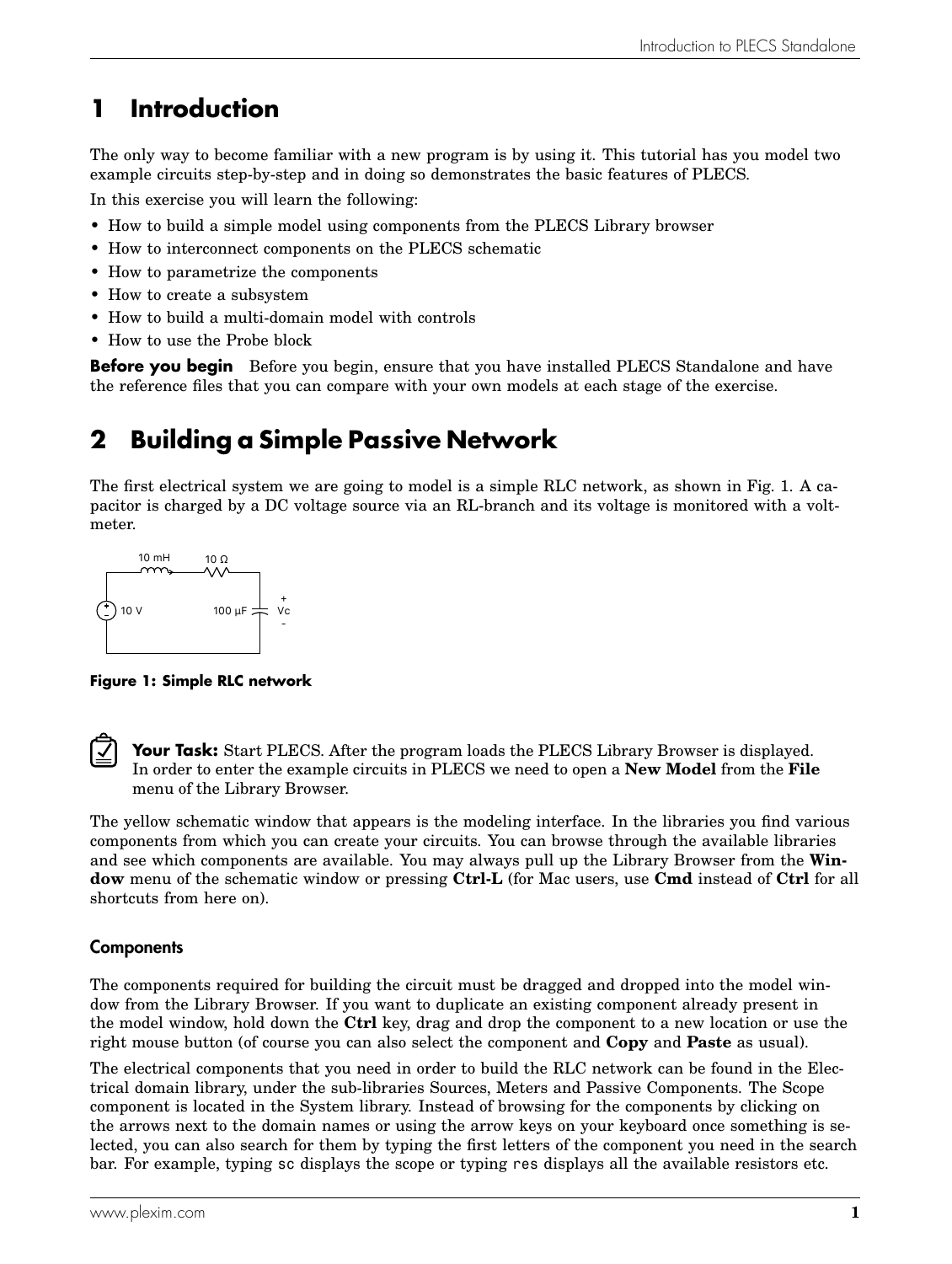# **Signals**

In addition to the electrical connections (black wires) that are used to connect electrical components, PLECS also makes use of unidirectional signals. The signals are in green and have an arrowhead to indicate their direction. These signals carry non-electrical information like measurement values or triggering pulses for switches. Signals can be used in calculations or displayed in a scope. Electrical connections cannot be fed into a scope directly, you always have to use a voltmeter or an ammeter to convert the electrical quantities into a signal first.



- **1** Drag and drop the Voltage Source DC, Inductor, Resistor, Capacitor, Voltmeter and Scope components from the library onto the schematic window, as shown in Fig. [2.](#page-2-0)
- **2** You can move the required components with the left mouse button. To rotate selected components press **Ctrl-R**, to flip them horizontally press **Ctrl-F**, or to flip them vertically press **Ctrl-I**. All these functions can also be accessed with a right mouse click on the component in the **Format** menu.



After you have copied all components to the schematic window, your model should be the same as the reference model rlc\_network\_1.plecs.

<span id="page-2-0"></span>

**Figure 2: Components of the RLC network**

# **Connections**

Each component in the current schematic has black circles or green arrowheads to represent terminals. If we bring the mouse pointer close to such a terminal the pointer shape changes from an arrow to a cross. We now can drag a connection to another component by holding the left mouse button down. When we approach another terminal or an existing connection of the same connection type, the pointer shape changes into a double cross. As soon as we release the mouse button a new connection will be created.

For creating a branch connection from an existing connection, place the mouse cursor over it, hold **Ctrl**, then click and drag your cursor in the desired direction where you want the branch to start.



Your Task: Interconnect the components to complete the RLC circuit. Then connect the output terminal of the voltmeter to the input terminal of the scope.

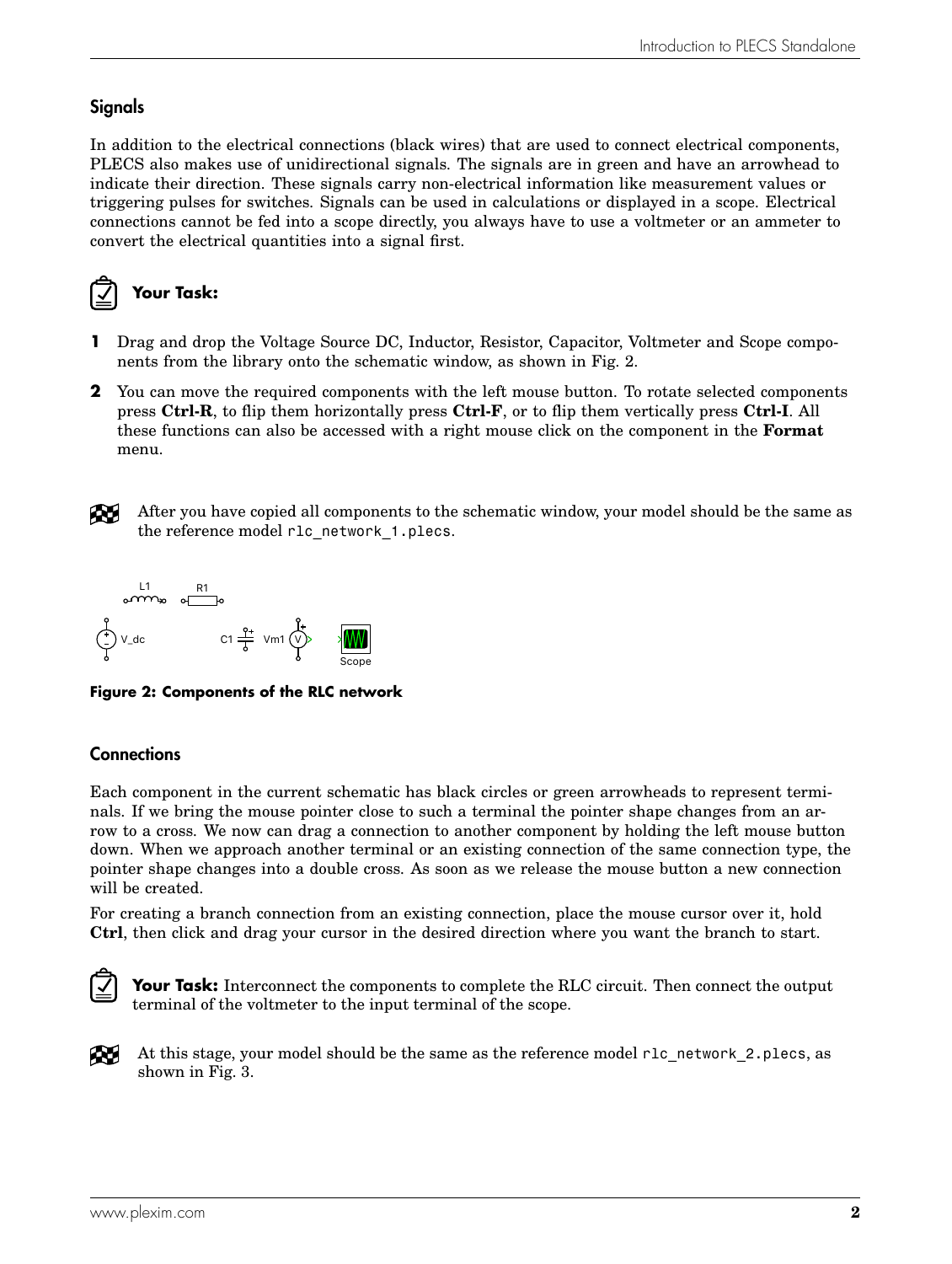<span id="page-3-0"></span>

**Figure 3: RLC network with scope**

### Component Parameters

Each component is identified by a unique name, which is chosen automatically. If desired, this name can be changed by double-clicking on the component in the schematic. This is intended for documentation purposes only and does not affect the simulation. The parameters, on the other hand, are of greater importance. The parameters determine, for example, the inductance of an inductor, the capacitance of a capacitor, or the voltage of a DC voltage source. Double-clicking on the component icon opens a dialog window in which you can set these parameters, as shown in Fig. [4.](#page-3-1)

<span id="page-3-1"></span>

| Block Parameters: rlc_network_3/L1 |                   |       |      |
|------------------------------------|-------------------|-------|------|
| Inductor                           |                   |       |      |
| Ideal inductor.                    |                   |       |      |
| Parameters                         | <b>Assertions</b> |       |      |
| Inductance:                        |                   |       |      |
| 0.01                               |                   |       | ∨    |
| Initial current:                   |                   |       |      |
| 0                                  |                   |       |      |
|                                    |                   |       |      |
|                                    |                   |       |      |
|                                    |                   |       |      |
|                                    |                   |       |      |
|                                    |                   |       |      |
|                                    |                   |       |      |
| OK                                 | Cancel            |       |      |
|                                    |                   | Apply | Help |

#### **Figure 4: Parameter dialog window of an inductor**

Notice that there is a checkbox to the right of each parameter field. If you check this checkbox, that specific parameter value will be displayed at the schematic level. This allows you to view and edit component parameters directly from the schematic. To avoid unnecessary text in the schematic, it is preferable to only display the most important parameters of a component.

### Units

PLECS does not understand units since letters can be used as custom variables. Therefore, the user must make sure that the variables are scaled correctly. For power electronics, it is recommended to use the SI quantities. For example, use 10e−3 or 0.001, instead of 10 mH for an inductance value. For power systems, it may be more appropriate to work with "per unit" quantities.

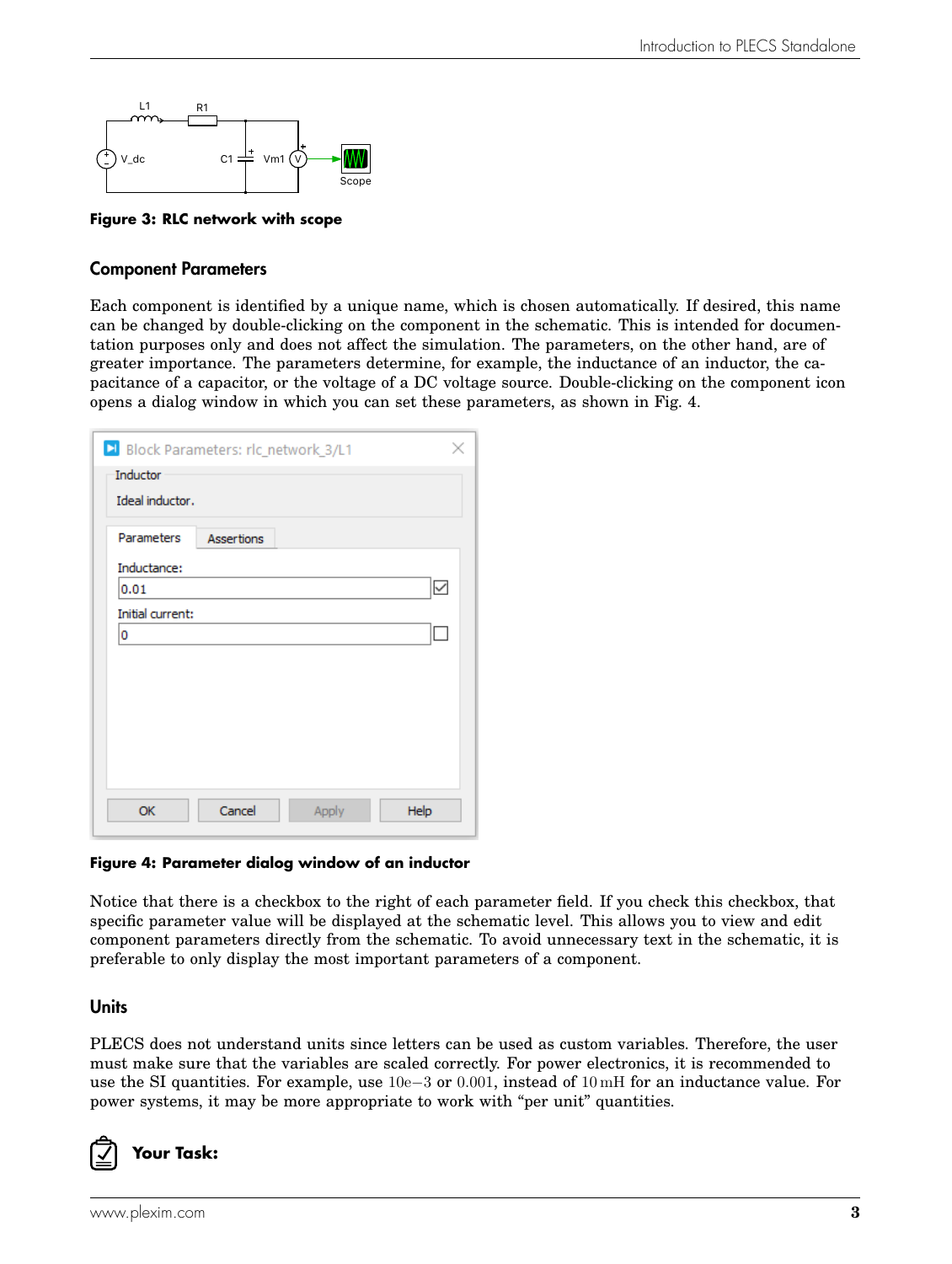- **1** Double-click on each component of the RLC network to display its parameter dialog window. Then set the source **Voltage** to 10, **Inductance** to 0.01, **Resistance** to 10 and the **Capacitance** to 100e−6.
- **2** Check the checkboxes next to these parameters to display them on the schematic.
- **3** The inductor and capacitor have additional parameters such as **Initial current** and **Initial voltage**, respectively. Leave both these values as their defaults of zero.



At this stage, your model should be the same as the reference model r1c network 3.plecs, as shown in Fig. [5.](#page-4-0)

<span id="page-4-0"></span>

**Figure 5: RLC network with parameters**

#### Simulation

The simulation parameters such as the simulation time, solver type, solver options, model initialization commands etc., are located in the **Simulation Parameters** dialog window from the **Simulation** menu. This dialog can also be opened using the keyboard shortcut **Ctrl-E**.



### **Your Task:**

- **1** Open the Simulation Parameters window and set the simulation **Time span** to 0.1. Leave the other parameters as their default values.
- **2** Next, start the simulation by selecting **Start** from the **Simulation** menu or by pressing **Ctrl-T**.

Æ Your simulation results obtained should be the same as those shown in Fig. [6.](#page-4-1)

<span id="page-4-1"></span>

**Figure 6: Simulation results of the RLC network capacitor voltage**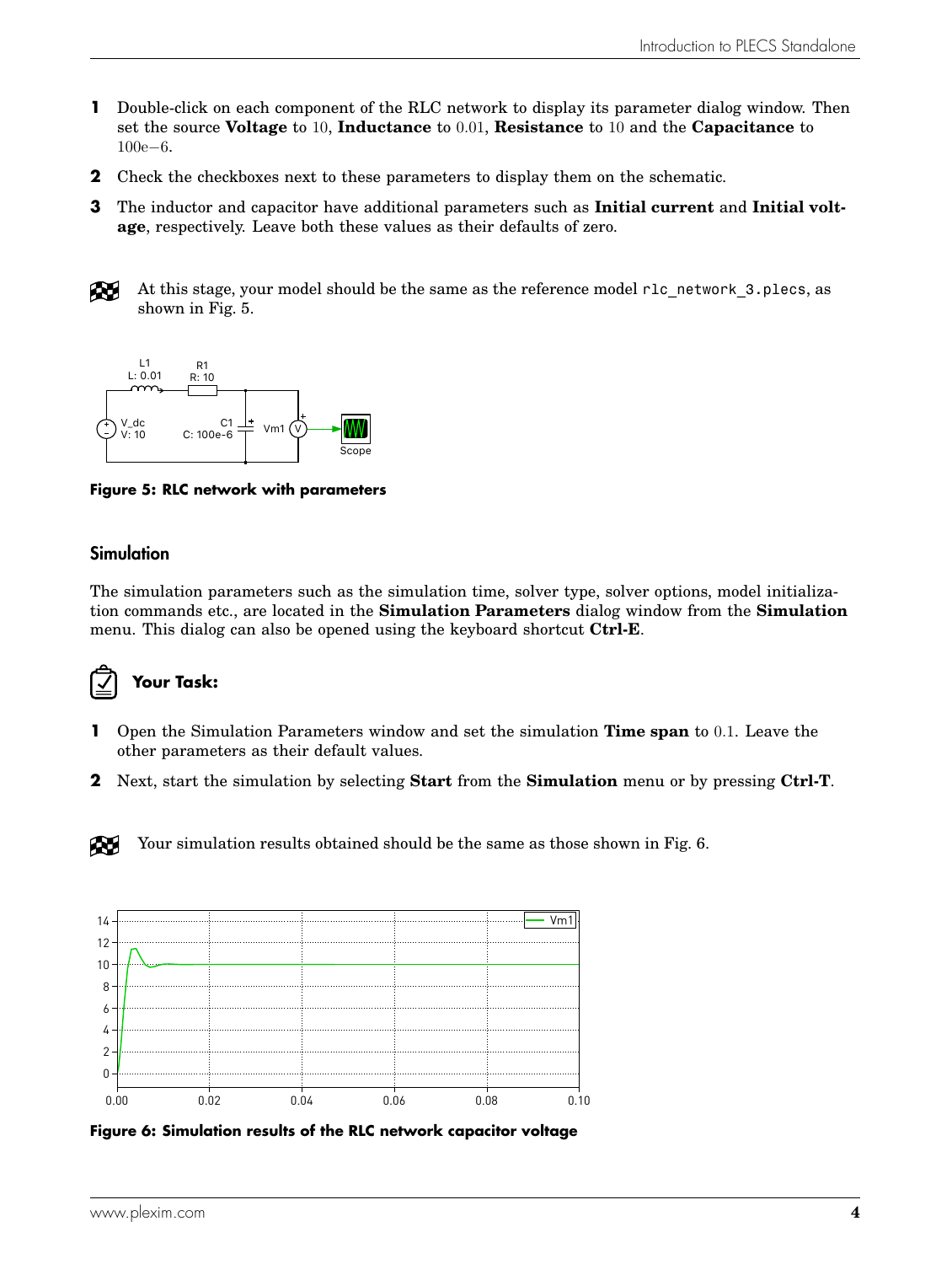# Adding Control Blocks

To enhance the static electrical model, we can add some dynamic behavior. Let's observe how the capacitor in our example charges and discharges if we apply a pulsed voltage.

# **Your Task:**

- **1** In the schematic, delete the Voltage Source DC component and replace it with a Voltage Source (Controlled) block. This block accepts any signal from the Control domain as an input.
- **2** Drag and drop a Pulse Generator component to the left of the voltage source. Set the **Highstate output** to 10 and **Frequency** to 25. Leave all the other parameters as their default values.
- **3** Connect the output terminal of the Pulse Generator block to the input terminal of the controlled voltage source.
- **4** Now drag and drop a Signal Multiplexer component in between the Voltmeter and Scope blocks and set the number of inputs to 2.
- **5** Using the Signal Multiplexer, connect the outputs of the Pulse Generator and the Voltmeter to the Scope.
- **6** Start the simulation.
- $\infty$ At this stage, your model should be the same as the reference model r1c network final.plecs, as shown in Fig. [7.](#page-5-0) Your simulation results obtained should be the same as those shown in Fig. [8.](#page-5-1)

<span id="page-5-0"></span>

**Figure 7: RLC network with a pulsed voltage source**

<span id="page-5-1"></span>

**Figure 8: Simulation results of the RLC network with dynamic stimulation**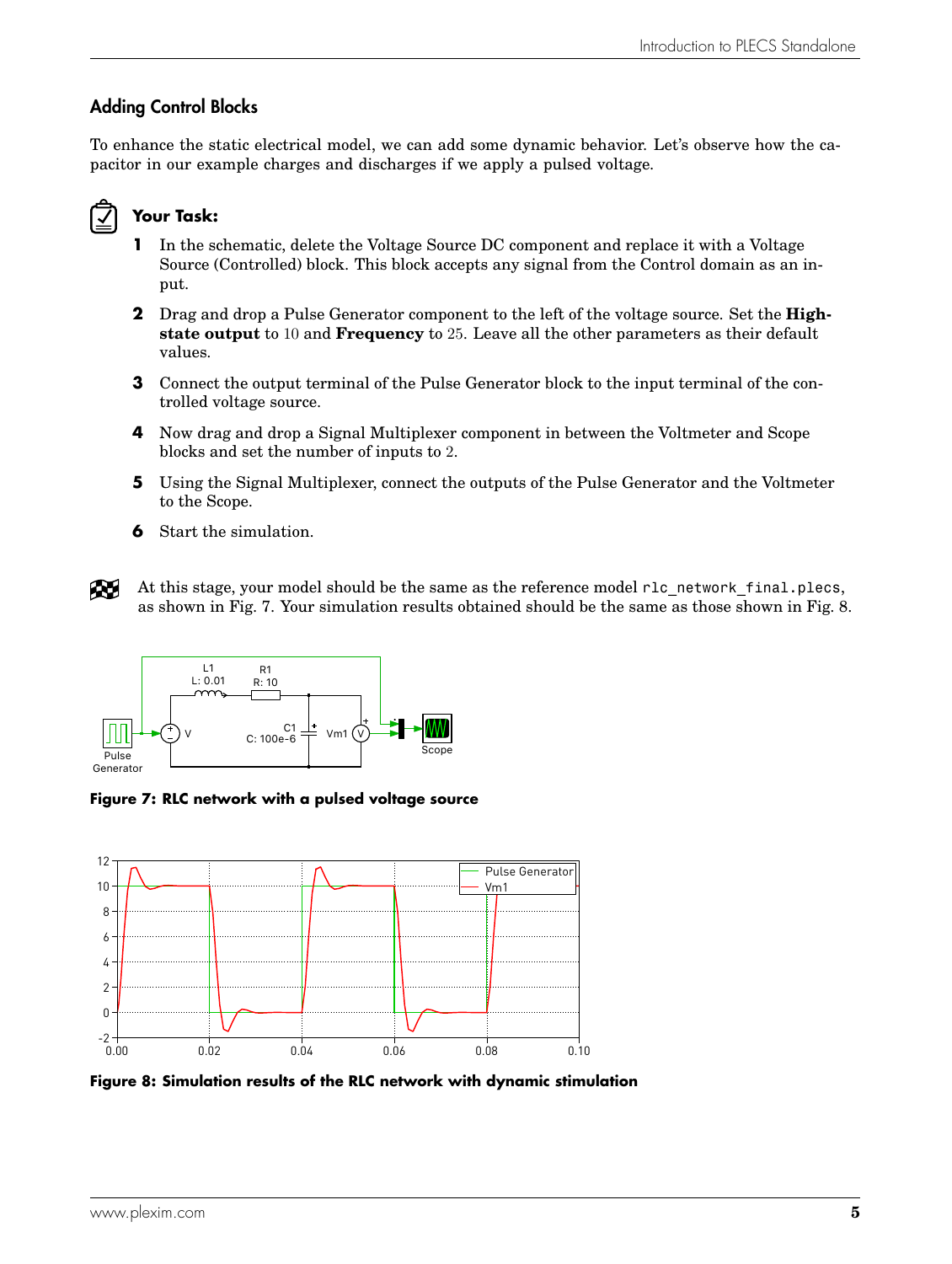# **3 Buck Converter**

Next, in this section we will introduce the concept of ideal switches. We will build the buck converter shown in Fig. [9](#page-6-0) along with a closed-loop controller.

<span id="page-6-0"></span>

**Figure 9: Schematic of the buck converter**

### Switches

For the buck converter shown in Fig. [9,](#page-6-0) the transistor can be modeled using a controllable switch, or an ideal IGBT or MOSFET component, bearing in mind that it may conduct current in only one direction. We also need a free-wheeling diode. The diode is a switch that closes as the voltage across it becomes positive, and opens as the current through it becomes negative.

The diode can be found in the Electrical/Power Semiconductors library and the switch in the Electrical/Switches library. All components in these two libraries are based on ideal switches that have zero on-resistance (you can optionally add some) and infinite off-resistance. They open and close instantaneously. For more information, right-click on any component in the library and select **Help**.

The switch is controlled by an external signal. It will close upon a non-zero input and open when the signal goes back to zero.



# **Your Task:**

- **1** Open a new schematic window and drag and drop the Switch and Diode components from the library onto this window.
- **2** Build the rest of the electrical part of the buck converter, as shown in Fig. [10.](#page-6-1)
- ÷Õ **Note:** To hide a component's name on the schematic, right-click on the component, then from the **Format** menu, uncheck **Show name** or use the keyboard shortcut **Ctrl-Shift-N**.
- Æ At this stage, your model should be the same as the reference model buck converter 1.plecs.

<span id="page-6-1"></span>

**Figure 10: Electrical part of the buck converter**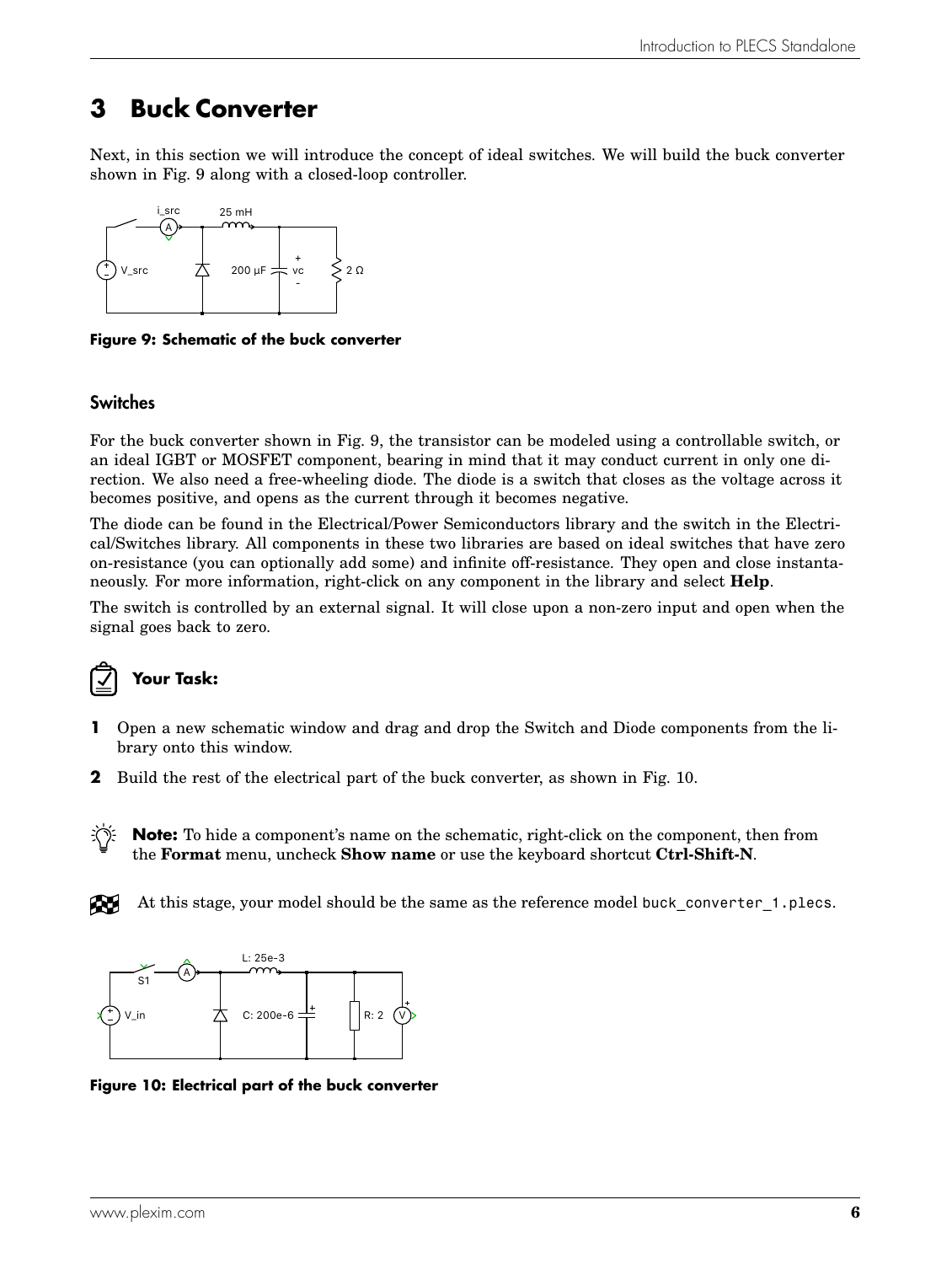## **Subsystems**

We can separate certain parts of the complete model from one another, such as the electrical part from the control part in this case. This has no effect on the simulation result but makes the whole system more structured. The use of subsystems can provide a clear presentation of the model and make debugging easier.



# **Your Task:**

- **1** After completing the circuit shown in Fig. [10,](#page-6-1) select all the components (either by clicking an empty space in the uper left corner of the schematic and dragging a frame to the lower right corner, or by using the keyboard shortcut **Ctrl-A**).
- **2** Create a new subsystem by clicking on **Create Subsystem**, either from the **Edit** menu, or by right-clicking on one of the selected components, or using the keyboard shortcut **Ctrl-G**. The electrical components should now be in a new subsystem called "Sub".
- **3** Optionally, you can rename the subsystem to, e.g. "Circuit".



**Note:** The size of the subsystem icon can be changed by dragging one of the selected corners. You can also move the name label to another position by clicking and dragging it to the borders or the corners of the icon.

# Signal Ports

To connect what is contained within the subsystem to the outer schematic we need to place ports into it.



- **1** Drag two Signal Inports and two Signal Outports into the subsystem schematic.
- **2** Connect the Signal Inports to the voltage source and the switch, respectively.
- **3** Connect the Signal Outports to the voltmeter and the ammeter, respectively.
- **4** Optionally, rename the signal ports.
- $\sum_{i=1}^{n}$ **Note:** You will notice that a new terminal appears in the subsystem icon for each port that you drag into the subsystem schematic. To move these terminals along the icon's frame, drag them with the mouse while holding down the **Shift** key.

At this stage, your model should be the same as the reference model buck converter 2.plecs. RU

### **Control**

For the buck converter, we will implement a hysteresis type control that keeps the capacitor voltage roughly in a  $\pm 0.2$  V band around 6 V. This involves using a Constant block as a reference set point and feeding back the measured load voltage. An error signal is then generated as the difference of the set point and measured voltage, and this is then fed to a Relay block whose output is now the gating signal to the switch. The control scheme here sets the gate signal to the switch high if the load voltage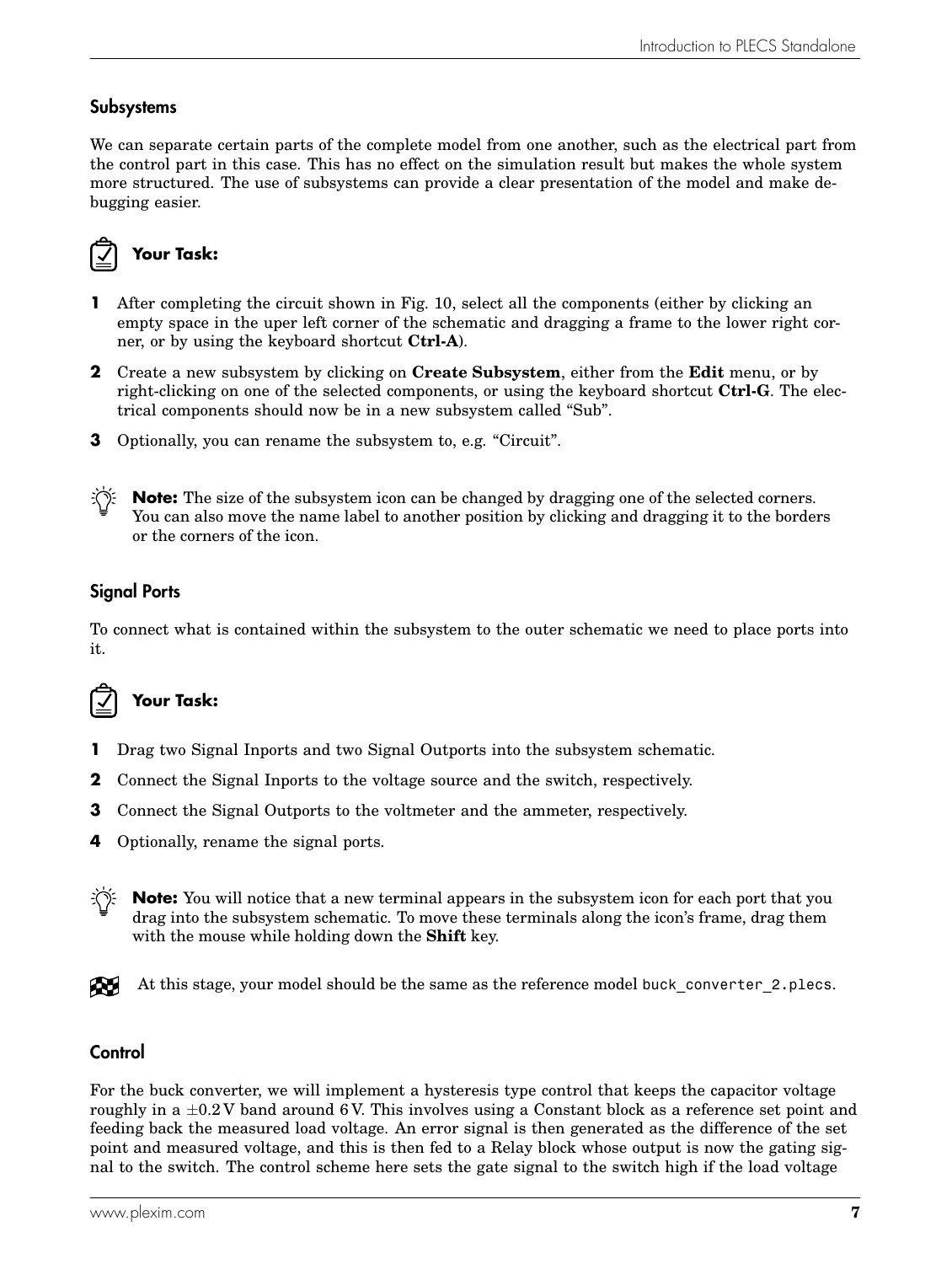falls below 5.8 V, and the gate signal to low if the voltage increases above 6.2 V. We are simply regulating the current flow through the inductor and therefore the charge state of the capacitor.

<span id="page-8-0"></span>

**Figure 11: Buck converter with hysteresis control**



- **1** Drag and drop a Relay, Sum, and Constant block from the Control domain library onto the schematic window.
- **2** Build the controller shown in Fig. [11.](#page-8-0)
- **3** To make things a bit more interesting, apply a step change, from 12 V down to 8V, to the input voltage during the simulation.
- **4** Set the simulation **Stop time** as 0.1 s and start the simulation.
- Æ At this stage, your model should be the same as the reference model buck converter 3.plecs. Your simulation results obtained should be the same as those shown in Fig. [12.](#page-8-1)

<span id="page-8-1"></span>

**Figure 12: Simulation results of buck converter with hysteresis control**

### Probe

Instead of using an Ammeter or Voltmeter component to measure the signals, the signals can also be measured using a Probe block. This component can help to keep a model organized by reducing unnecessary connections, and gives you access to quantities that are difficult to measure otherwise. To associate a component with the Probe block, drag the component of interest onto it in the schematic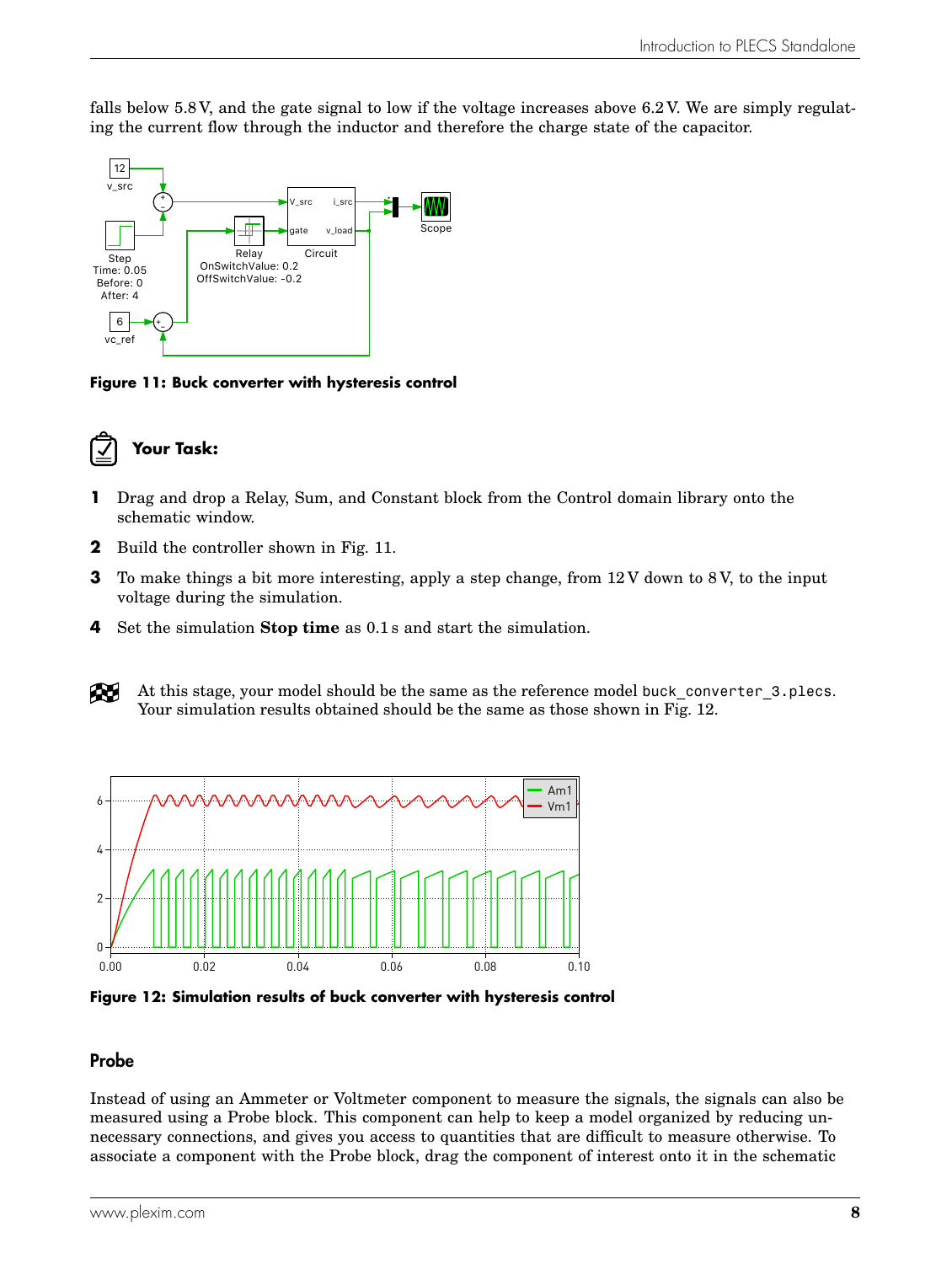and release your mouse once an arrow appears. Don't worry - if you are doing this correctly, as soon as you release the mouse, the component that you were dragging will return back to its original place. You can also double-click on the Probe block and drag the component of interest into the Probe Editor window that opens.



- **1** Drag and drop a Probe block from the System library onto the schematic window.
- **2** Associate the Voltage Source and Resistor components from the "Circuit" subsystem to the probe block.
- **3** Select the **Source current** and **Resistor voltage** component signals (check boxes on the right side), respectively.
- **4** Add a second plot to the scope window by right-clicking on the existing plot and selecting **Insert plot above**.
- **5** Connect the output terminal of the Probe to the newly created input terminal of the Scope block.
- **6** Start the simulation. You will notice that both the upper and lower plots are identical.
- Æ At this stage, your model should be the same as the reference model buck converter final.plecs.

# **4 Demo Models**

Now that you've built your first models in PLECS it may be worthwhile to take a look at the demo models that come with PLECS. Open the demo model browser by selecting **Demo Models** from the **Window** menu.